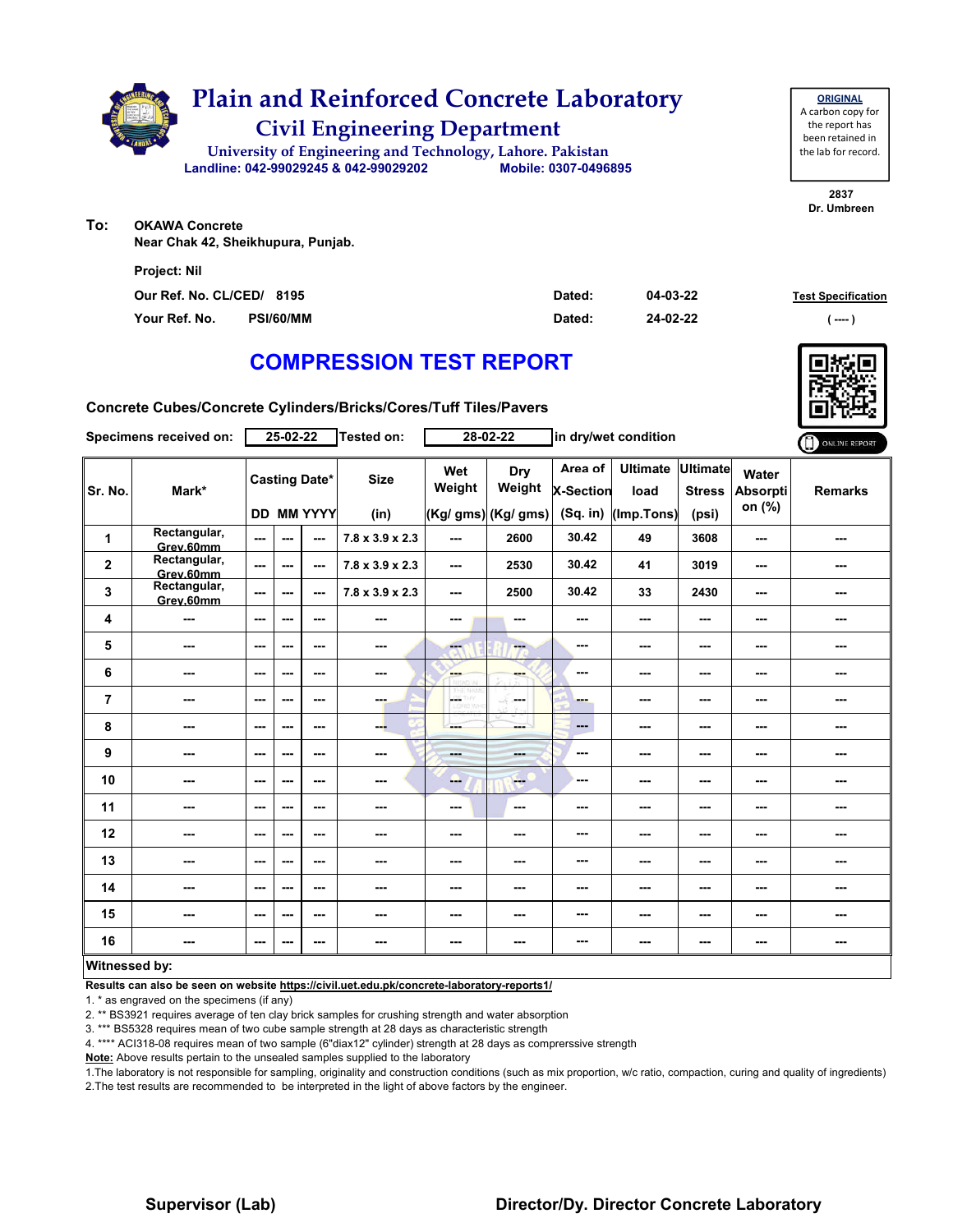

**To: Mr. Shahid Rafiq**

**Ijaz Construction Company.**

**Project: Naubahar Bottling Company (Pvt) Ltd. Gujranwala.**

| Our Ref. No. CL/CED/ 8196 | Dated: | 04-03-22 | <b>Test Specification</b> |
|---------------------------|--------|----------|---------------------------|
| Your Ref. No.<br>Nil      | Dated: | 10-02-22 | $(BS 3921**)$             |

# **COMPRESSION TEST REPORT**

**Concrete Cubes/Concrete Cylinders/Bricks/Cores/Tuff Tiles/Pavers**

|               | Specimens received on: |                                           | 10-02-22 |         | Tested on:                  |                          | 03-03-22                              | in dry/wet condition                      |                                       |                                           |                             | ONLINE REPORT  |
|---------------|------------------------|-------------------------------------------|----------|---------|-----------------------------|--------------------------|---------------------------------------|-------------------------------------------|---------------------------------------|-------------------------------------------|-----------------------------|----------------|
| Sr. No.       | Mark*                  | <b>Casting Date*</b><br><b>DD MM YYYY</b> |          |         | <b>Size</b><br>(in)         | Wet<br>Weight            | Dry<br>Weight<br>$(Kg/gms)$ (Kg/ gms) | Area of<br><b>X-Section</b><br>$(Sq.$ in) | <b>Ultimate</b><br>load<br>(Imp.Tons) | <b>Ultimate</b><br><b>Stress</b><br>(psi) | Water<br>Absorpti<br>on (%) | <b>Remarks</b> |
| 1             | Leaf                   | ---                                       | ---      | ---     | $8.6 \times 4.1 \times 2.7$ | 3170                     | 2835                                  | 35.26                                     | 19                                    | 1207                                      | 11.82                       | ---            |
| $\mathbf 2$   | Leaf                   | ---                                       | ---      | ---     | $8.6 \times 4.1 \times 2.8$ | 3305                     | 2950                                  | 35.26                                     | 27                                    | 1715                                      | 12.03                       | ---            |
| 3             | Leaf                   | ---                                       | ---      | $- - -$ | $8.5 \times 4.1 \times 2.7$ | 3110                     | 2770                                  | 34.85                                     | 24                                    | 1543                                      | 12.27                       | ---            |
| 4             | Leaf                   | ---                                       | ---      | ---     | $8.7 \times 4.2 \times 2.8$ | 3350                     | 3025                                  | 36.54                                     | 11                                    | 674                                       | 10.74                       | ---            |
| 5             | Leaf                   | ---                                       | ---      | ---     | $8.5 \times 4 \times 2.7$   | 3095                     | 2815                                  | 34                                        | 18                                    | 1186                                      | 9.95                        | ---            |
| 6             | Leaf                   | $--$                                      | ---      | $--$    | $8.5 \times 4.1 \times 2.7$ | 3090                     | 2830                                  | 34.85                                     | 17                                    | 1093                                      | 9.19                        | ---            |
| 7             | ---                    | ---                                       | ---      | ---     | ---                         | <b>LOETHY</b><br>LORD WH | SS.<br>and a                          | ---                                       | ---                                   | ---                                       | ---                         | ---            |
| 8             | ---                    | $--$                                      | ---      | $--$    | --                          | ---                      | ---                                   | ---                                       | ---                                   | $--$                                      | ---                         | ---            |
| 9             | ---                    | ---                                       | ---      | ---     | $\cdots$                    | ---                      |                                       | ---                                       | ---                                   | ---                                       | ---                         | ---            |
| 10            | ---                    | ---                                       | ---      | ---     | ---                         | ---                      | $\frac{1}{2}$                         | ---                                       | ---                                   | ---                                       | ---                         | ---            |
| 11            | ---                    | $--$                                      | ---      | ---     | $\cdots$                    | ---                      | $\sim$                                | ---                                       | ---                                   | $--$                                      | ---                         | ---            |
| 12            | ---                    | ---                                       | ---      | ---     | ---                         | ---                      | ---                                   | ---                                       | ---                                   | ---                                       | ---                         | ---            |
| 13            | ---                    | ---                                       | ---      | ---     | ---                         | ---                      |                                       | ---                                       | ---                                   | ---                                       | ---                         | ---            |
| 14            | ---                    | ---                                       | ---      | $- - -$ | ---                         | ---                      | ---                                   | ---                                       | ---                                   | ---                                       | ---                         | ---            |
| 15            | ---                    | $--$                                      | ---      | ---     | ---                         | ---                      | ---                                   | ---                                       | ---                                   | ---                                       | ---                         | ---            |
| 16            | ---                    | $--$                                      | ---      | $--$    | $\cdots$                    | ---                      | ---                                   | ---                                       | ---                                   | ---                                       | ---                         | ---            |
| Witnessed by: |                        |                                           |          |         |                             |                          |                                       |                                           |                                       |                                           |                             |                |

#### **Witnessed by:**

**Results can also be seen on website https://civil.uet.edu.pk/concrete-laboratory-reports1/**

1. \* as engraved on the specimens (if any)

2. \*\* BS3921 requires average of ten clay brick samples for crushing strength and water absorption

3. \*\*\* BS5328 requires mean of two cube sample strength at 28 days as characteristic strength

4. \*\*\*\* ACI318-08 requires mean of two sample (6"diax12" cylinder) strength at 28 days as comprerssive strength

**Note:** Above results pertain to the unsealed samples supplied to the laboratory

1.The laboratory is not responsible for sampling, originality and construction conditions (such as mix proportion, w/c ratio, compaction, curing and quality of ingredients) 2.The test results are recommended to be interpreted in the light of above factors by the engineer.

### **Supervisor (Lab) Director/Dy. Director Concrete Laboratory**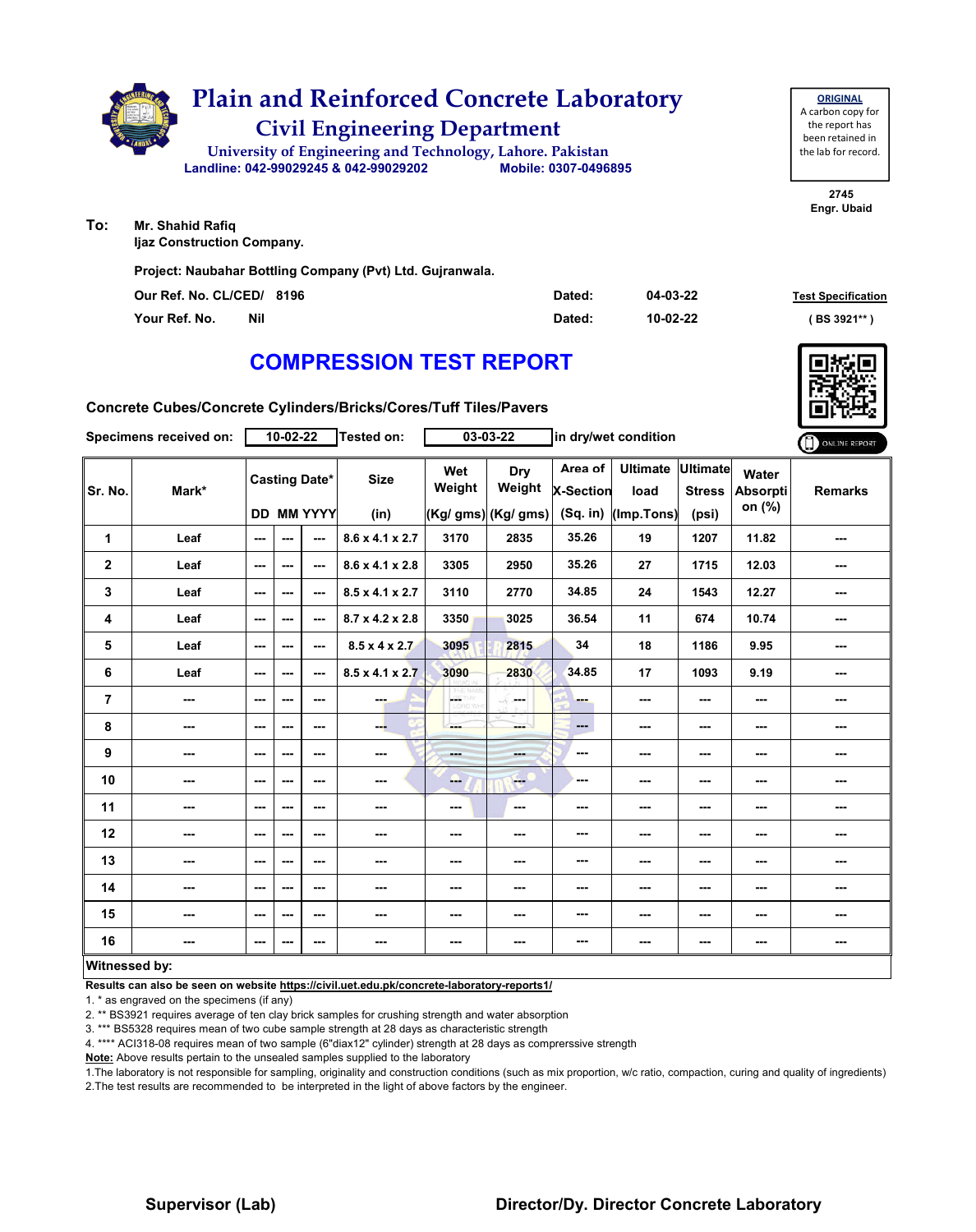

**2826 Engr. Ubaid**

**To: Syed Al-Imran Kazmi**

**Engineering Cell, North-I, GS & RE Group, Lahore.**

**Project: Construction of ABL, G.T Road, Branch, Allahabad. (Strong & Locker Room Wall).**

| Our Ref. No. CL/CED/ 8197 |                        | Dated: | 04-03-22 | <b>Test Specificati</b> |
|---------------------------|------------------------|--------|----------|-------------------------|
| Your Ref. No.             | GSRE-22/Con/N1/A1/1918 | Dated: | 22-02-22 | (ASTM C39)              |

## **COMPRESSION TEST REPORT**



**Test Specification** 

**Concrete Cubes/Concrete Cylinders/Bricks/Cores/Tuff Tiles/Pavers**

|                | Specimens received on:   |                                           | $24 - 02 - 22$ |               | Tested on:          |                                           | $03 - 03 - 22$                        | in dry/wet condition                      |                                       |                                    |                             | ONLINE REPORT       |
|----------------|--------------------------|-------------------------------------------|----------------|---------------|---------------------|-------------------------------------------|---------------------------------------|-------------------------------------------|---------------------------------------|------------------------------------|-----------------------------|---------------------|
| Sr. No.        | Mark*                    | <b>Casting Date*</b><br><b>DD MM YYYY</b> |                |               | <b>Size</b><br>(in) | Wet<br>Weight                             | Dry<br>Weight<br>$(Kg/gms)$ (Kg/ gms) | Area of<br><b>X-Section</b><br>$(Sq.$ in) | <b>Ultimate</b><br>load<br>(Imp.Tons) | Ultimate<br><b>Stress</b><br>(psi) | Water<br>Absorpti<br>on (%) | <b>Remarks</b>      |
| 1              | (1:2:4)                  | 27                                        | 1.             | 2022          | 6Diax12             | ---                                       | 14                                    | 28.28                                     | 39                                    | 3089                               | $\sim$                      | <b>Non Engraved</b> |
| $\mathbf{2}$   | (1:2:4)                  | 27                                        | 1              | 2022          | 6Diax12             | $\sim$ $\sim$                             | 14                                    | 28.28                                     | 47                                    | 3723                               | $\sim$ $\sim$               | <b>Non Engraved</b> |
| 3              | (1:2:4)                  | 27                                        | 1              | 2022          | 6Diax12             | $\sim$                                    | 14                                    | 28.28                                     | 53                                    | 4198                               | $\sim$ $\sim$               | <b>Non Engraved</b> |
| 4              | ---                      | ---                                       | ---            | ---           | ---                 | ---                                       | ---                                   | ---                                       | ---                                   | ---                                | ---                         |                     |
| 5              | $\overline{\phantom{a}}$ | $\sim$ $\sim$                             | ---            | ---           | ---                 | $\overline{\mathbf{a}}$                   | ---                                   | $\overline{\phantom{a}}$                  | ---                                   | ---                                | ---                         |                     |
| $\bf 6$        | ---                      | ---                                       | ---            | ---           | ---                 | <b>SHOP</b>                               | ---                                   | $\cdots$                                  | ---                                   | ---                                | ---                         | ---                 |
| $\overline{7}$ |                          | $\sim$ $\sim$                             | ---            | $\sim$ $\sim$ | ---                 | $\left\langle \cdot \right\rangle$<br>HY. | <b>Security</b>                       | - -                                       | $- - -$                               | ---                                | ---                         | ---                 |
| 8              | $\overline{\phantom{a}}$ | $\sim$ $\sim$                             | ---            | ---           | ---                 | ---                                       | ---                                   | $\qquad \qquad -$                         | $\sim$                                | ---                                | ---                         | ---                 |
| 9              | $\overline{\phantom{a}}$ | $\overline{\phantom{a}}$                  | ---            | ---           | ---                 | <b>Hotel</b>                              | ---                                   | $--$                                      | $\overline{\phantom{a}}$              | ---                                | ---                         | ---                 |
| 10             | ---                      | $\sim$ $\sim$                             | ---            | ---           | ---                 | -                                         | ---                                   | $- - -$                                   | ---                                   | ---                                | ---                         |                     |
| 11             | $\overline{\phantom{a}}$ | $\sim$ $\sim$                             | ---            | ---           | ---                 | $\sim$ $\sim$                             | $\overline{\phantom{a}}$              | ---                                       | $- - -$                               | ---                                | ---                         | ---                 |
| 12             | $\overline{\phantom{a}}$ | $\sim$                                    | ---            | ---           | ---                 | ---                                       | ---                                   | ---                                       | ---                                   | ---                                | ---                         | ---                 |
| 13             | ---                      | $\overline{\phantom{a}}$                  | ---            | ---           |                     | ---                                       | ---                                   | ---                                       | ---                                   | ---                                | ---                         | ---                 |
| 14             | ---                      | $\sim$                                    | ---            | ---           |                     | ---                                       | ---                                   | $\sim$                                    | ---                                   | ---                                | ---                         | ---                 |
| 15             | ---                      | $\sim$ $\sim$                             | ---            | ---           | ---                 | ---                                       | ---                                   | ---                                       | ---                                   | ---                                | ---                         | ---                 |
| 16             | ---                      | $\sim$ $\sim$                             | ---            | ---           | ---                 | ---                                       | ---                                   | $--$                                      | $\sim$                                | ---                                | ---                         | ---                 |
| Witnessed by:  |                          |                                           |                |               |                     |                                           |                                       |                                           |                                       |                                    |                             |                     |

#### **Witnessed by:**

**Results can also be seen on website https://civil.uet.edu.pk/concrete-laboratory-reports1/**

1. \* as engraved on the specimens (if any)

2. \*\* BS3921 requires average of ten clay brick samples for crushing strength and water absorption

3. \*\*\* BS5328 requires mean of two cube sample strength at 28 days as characteristic strength

4. \*\*\*\* ACI318-08 requires mean of two sample (6"diax12" cylinder) strength at 28 days as comprerssive strength

**Note:** Above results pertain to the unsealed samples supplied to the laboratory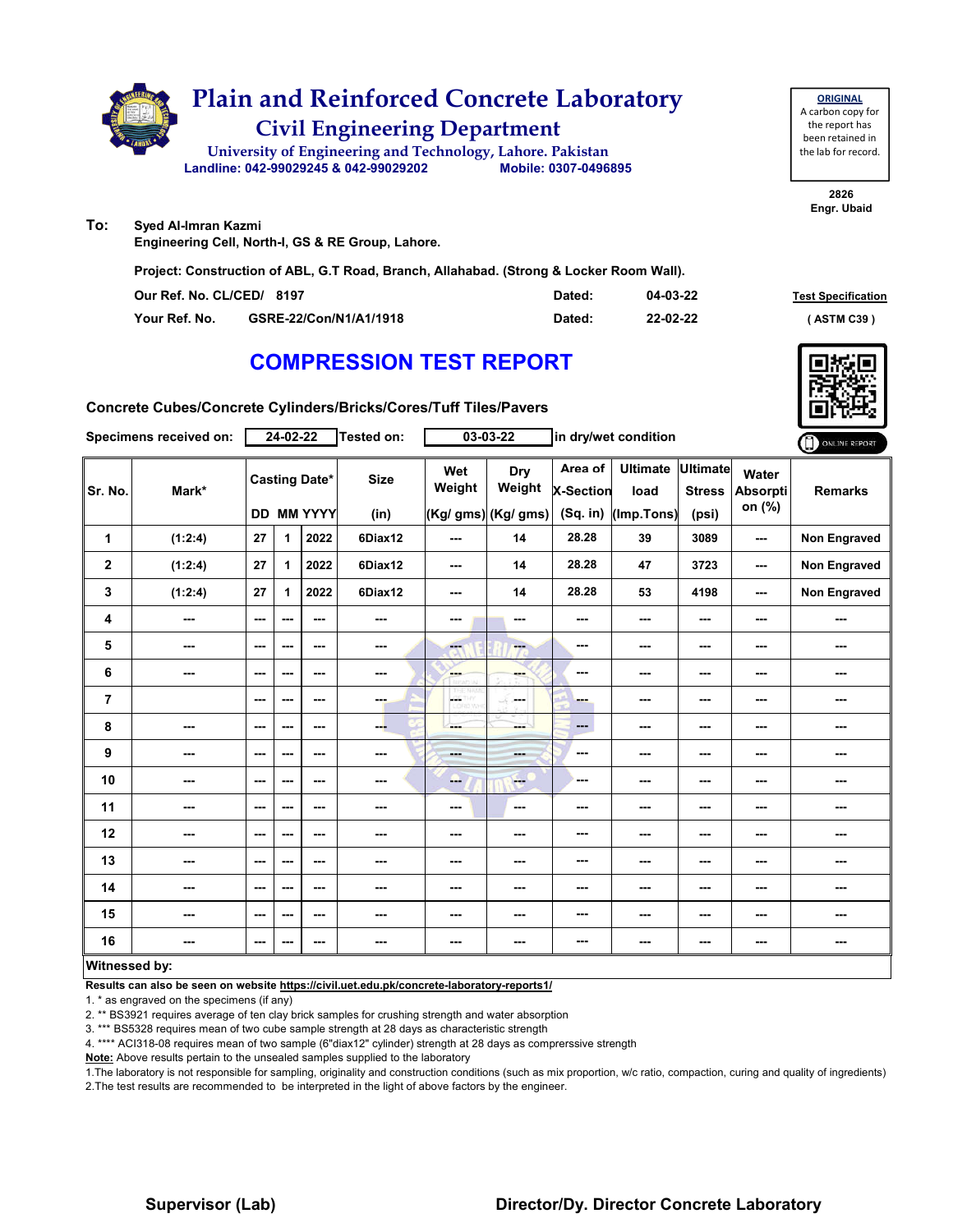

**Our Ref. No. CL/CED/ Dated: Test Specification 8198**

**04-03-22**

| Your Ref. No. | <b>Nil</b> | Dated: | 25/02/2022 | (ASTM C39) |
|---------------|------------|--------|------------|------------|
|               |            |        |            |            |

## **COMPRESSION TEST REPORT**

**Concrete Cubes/Concrete Cylinders/Bricks/Cores/Tuff Tiles/Pavers**

|                | Specimens received on: |                          | 25/2/2022    |                                           | Tested on:          |               | $03 - 03 - 22$                              | in dry/wet condition               |                                       |                                           |                             | ONLINE REPORT       |
|----------------|------------------------|--------------------------|--------------|-------------------------------------------|---------------------|---------------|---------------------------------------------|------------------------------------|---------------------------------------|-------------------------------------------|-----------------------------|---------------------|
| Sr. No.        | Mark*                  |                          |              | <b>Casting Date*</b><br><b>DD MM YYYY</b> | <b>Size</b><br>(in) | Wet<br>Weight | <b>Dry</b><br>Weight<br>(Kg/ gms) (Kg/ gms) | Area of<br>X-Section<br>$(Sq.$ in) | <b>Ultimate</b><br>load<br>(Imp.Tons) | <b>Ultimate</b><br><b>Stress</b><br>(psi) | Water<br>Absorpti<br>on (%) | <b>Remarks</b>      |
| 1              | 5000 Psi               | 1                        | $\mathbf{2}$ | 2022                                      | 6Diax12             | ---           | 13.2                                        | 28.28                              | 91                                    | 7208                                      | ---                         | <b>Non Engraved</b> |
| $\mathbf 2$    | 5000 Psi               | 1                        | $\mathbf 2$  | 2022                                      | 6Diax12             | $\sim$        | 13.2                                        | 28.28                              | 86                                    | 6812                                      | ---                         | Non Engraved        |
| 3              | 5000 Psi               | $\mathbf{1}$             | $\mathbf{2}$ | 2022                                      | 6Diax12             | ---           | 13.6                                        | 28.28                              | 96                                    | 7604                                      | ---                         | <b>Non Engraved</b> |
| 4              | ---                    | $\overline{\phantom{a}}$ | ---          | ---                                       | ---                 | ---           | $\overline{\phantom{a}}$                    | ---                                | ---                                   | ---                                       | ---                         | ---                 |
| 5              | ---                    | $\sim$                   | ---          | ---                                       | ---                 | ---           | ---                                         | ---                                | ---                                   | ---                                       | ---                         | ---                 |
| 6              | ---                    | $\sim$                   | ---          | ---                                       | ---                 | <b>Barnet</b> | ---                                         | ---                                | ---                                   | ---                                       | ---                         | ---                 |
| $\overline{7}$ |                        | $\overline{\phantom{a}}$ | ---          | ---                                       | ---                 | <b>OETHY</b>  | <b>Section</b>                              | ---                                | ---                                   | ---                                       | ---                         | ---                 |
| 8              | ---                    | $\overline{\phantom{a}}$ | ---          | ---                                       | --                  | ---           | ---                                         | ---                                | ---                                   | ---                                       | ---                         | ---                 |
| 9              | ---                    | $\sim$                   | ---          | ---                                       | $\frac{1}{2}$       | ---           | ---                                         | ---                                | ---                                   | ---                                       | ---                         | ---                 |
| 10             | ---                    | $\overline{\phantom{a}}$ | ---          | ---                                       | ---                 | --            | $\sim$                                      | ---                                | ---                                   | ---                                       | ---                         | ---                 |
| 11             | ---                    | $\overline{\phantom{a}}$ | ---          | ---                                       | ---                 | ---           | $\sim$                                      | ---                                | ---                                   | ---                                       | ---                         | ---                 |
| 12             | ---                    | $\sim$ $\sim$            | ---          | $--$                                      | ---                 | ---           | ---                                         | ---                                | ---                                   | $--$                                      | ---                         | ---                 |
| 13             | ---                    | $\overline{\phantom{a}}$ | ---          | ---                                       | ---                 | ---           | ---                                         | ---                                | ---                                   | ---                                       | ---                         | ---                 |
| 14             | ---                    | $-$                      | ---          | ---                                       | ---                 | ---           | ---                                         | ---                                | ---                                   | ---                                       | ---                         | ---                 |
| 15             | ---                    | $\overline{\phantom{a}}$ | ---          | ---                                       | ---                 | ---           | ---                                         | ---                                | ---                                   | ---                                       | ---                         | ---                 |
| 16             | ---                    | $\sim$                   | ---          | ---                                       | ---                 | ---           | ---                                         | ---                                | ---                                   | ---                                       | ---                         | ---                 |
| Witnossod hy   |                        |                          |              |                                           |                     |               |                                             |                                    |                                       |                                           |                             |                     |

#### **Witnessed by:**

**Results can also be seen on website https://civil.uet.edu.pk/concrete-laboratory-reports1/**

1. \* as engraved on the specimens (if any)

2. \*\* BS3921 requires average of ten clay brick samples for crushing strength and water absorption

3. \*\*\* BS5328 requires mean of two cube sample strength at 28 days as characteristic strength

4. \*\*\*\* ACI318-08 requires mean of two sample (6"diax12" cylinder) strength at 28 days as comprerssive strength

**Note:** Above results pertain to the unsealed samples supplied to the laboratory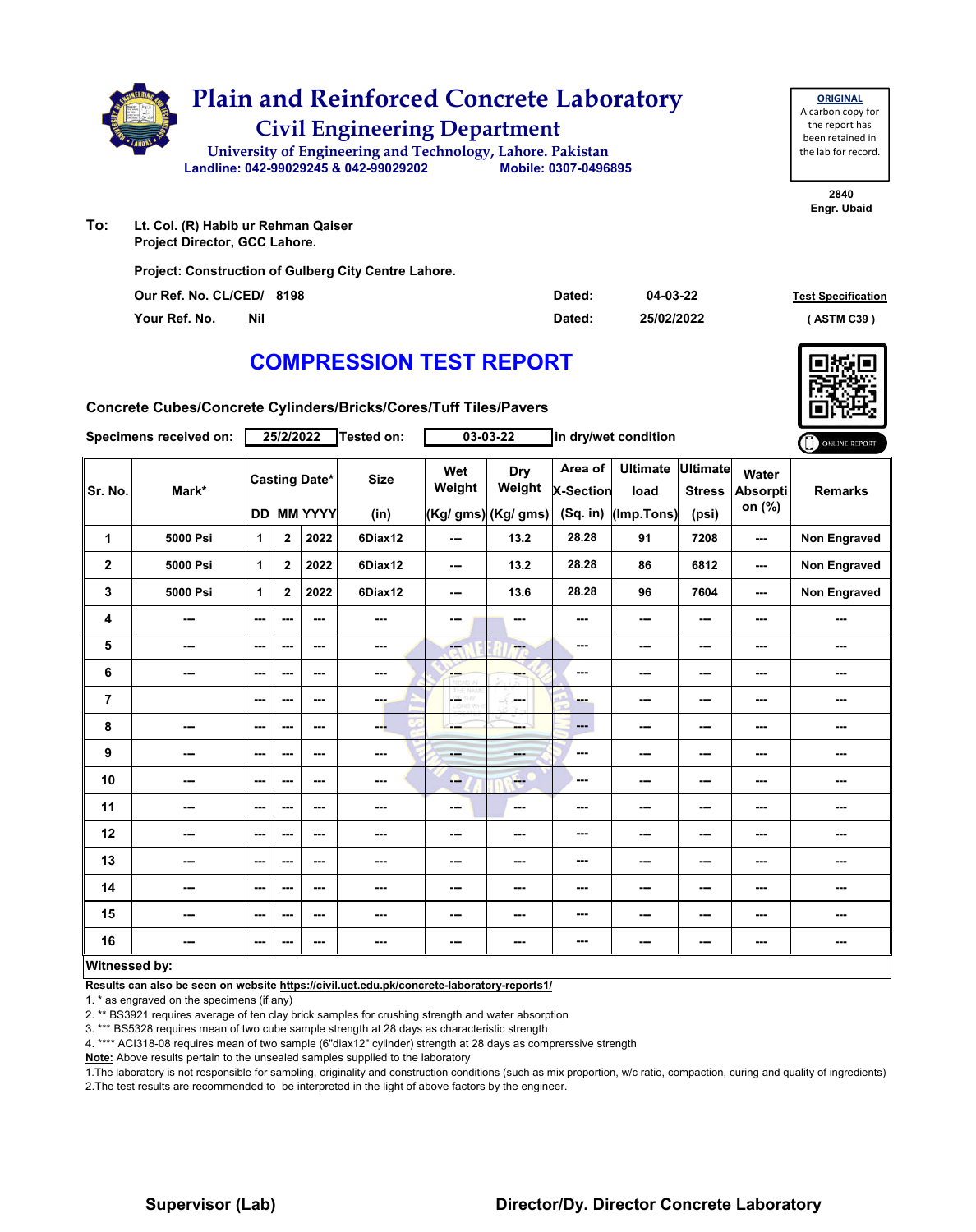

| <b>COMPRESSION TEST REPORT</b> |  |
|--------------------------------|--|

**Our Ref. No. CL/CED/ Dated: Test Specification 8199 Your Ref. No. Nil Dated: ( ASTM C39 )**

**04-03-22 25/02/2022**

**Concrete Cubes/Concrete Cylinders/Bricks/Cores/Tuff Tiles/Pavers**

|                      | Specimens received on: |      | 25/2/2022                                 |      | Tested on:          |                          | $03 - 03 - 22$                              | in dry/wet condition                      |                                       |                                    |                                    | ONLINE REPORT  |
|----------------------|------------------------|------|-------------------------------------------|------|---------------------|--------------------------|---------------------------------------------|-------------------------------------------|---------------------------------------|------------------------------------|------------------------------------|----------------|
| Sr. No.              | Mark*                  |      | <b>Casting Date*</b><br><b>DD MM YYYY</b> |      | <b>Size</b><br>(in) | Wet<br>Weight            | <b>Dry</b><br>Weight<br>(Kg/ gms) (Kg/ gms) | Area of<br><b>X-Section</b><br>$(Sq.$ in) | <b>Ultimate</b><br>load<br>(Imp.Tons) | Ultimate<br><b>Stress</b><br>(psi) | Water<br><b>Absorpti</b><br>on (%) | <b>Remarks</b> |
| 1                    | 6000 Psi               | 29   | $\mathbf{1}$                              | 2022 | 6Diax12             | $\sim$                   | 14.2                                        | 28.28                                     | 81                                    | 6416                               | $\sim$ $\sim$                      | Non Engraved   |
| $\mathbf 2$          | 6000 Psi               | 29   | 1                                         | 2022 | 6Diax12             | $\cdots$                 | 14                                          | 28.28                                     | 93                                    | 7366                               | $\sim$ $\sim$                      | Non Engraved   |
| 3                    | 6000 Psi               | 29   | 1                                         | 2022 | 6Diax12             | $\overline{\phantom{a}}$ | 14.2                                        | 28.28                                     | 71                                    | 5624                               | $\sim$ $\sim$                      | Non Engraved   |
| 4                    | ---                    | ---  | $\overline{\phantom{a}}$                  | ---  |                     | ---                      | ---                                         | ---                                       | ---                                   | ---                                | ---                                | ---            |
| 5                    | ---                    | ---  | $\overline{\phantom{a}}$                  | $--$ | ---                 | $\overline{\mathbf{a}}$  | ÷                                           | ---                                       | ---                                   | ---                                | ---                                | ---            |
| 6                    | ---                    | ---  | ---                                       | ---  | ---                 | <b>SHOP</b>              | ---                                         | ---                                       | ---                                   | ---                                | ---                                | ---            |
| $\overline{7}$       |                        | ---  | ---                                       | $--$ | ---                 | OETHY                    | ---                                         | ---                                       | ---                                   | ---                                | ---                                |                |
| 8                    | ---                    | ---  | $\sim$ $\sim$                             | ---  | ---                 |                          | ---                                         | ---                                       | ---                                   | ---                                | $\sim$                             | ---            |
| 9                    | ---                    | ---  | ---                                       | ---  | ---                 | <b>House</b>             | ---                                         | ---                                       | ---                                   | ---                                | ---                                | ---            |
| 10                   | ---                    | $--$ | ---                                       | $--$ | ---                 | ---                      | ---                                         | ---                                       | ---                                   | ---                                | ---                                | ---            |
| 11                   | ---                    | $--$ | $\overline{\phantom{a}}$                  | $--$ | ---                 | $\cdots$                 | $\overline{\phantom{a}}$                    | ---                                       | ---                                   | ---                                | ---                                |                |
| 12                   | ---                    | $--$ | ---                                       | ---  | ---                 | ---                      | ---                                         | ---                                       | ---                                   | ---                                | ---                                | ---            |
| 13                   | ---                    | ---  | ---                                       | ---  | ---                 | ---                      | ---                                         | ---                                       | ---                                   | ---                                | ---                                | ---            |
| 14                   | ---                    | $--$ | $\overline{\phantom{a}}$                  | $--$ | ---                 | ---                      | ---                                         | ---                                       | ---                                   | ---                                | ---                                | ---            |
| 15                   | ---                    | ---  | ---                                       | ---  | ---                 | ---                      | ---                                         | ---                                       | ---                                   | ---                                | ---                                | ---            |
| 16                   | ---                    | $--$ | ---                                       | $--$ | ---                 | ---                      | ---                                         | ---                                       | ---                                   | ---                                | $\sim$                             | ---            |
| <b>Witnessed by:</b> |                        |      |                                           |      |                     |                          |                                             |                                           |                                       |                                    |                                    |                |

#### **Witnessed by:**

**Results can also be seen on website https://civil.uet.edu.pk/concrete-laboratory-reports1/**

1. \* as engraved on the specimens (if any)

2. \*\* BS3921 requires average of ten clay brick samples for crushing strength and water absorption

3. \*\*\* BS5328 requires mean of two cube sample strength at 28 days as characteristic strength

4. \*\*\*\* ACI318-08 requires mean of two sample (6"diax12" cylinder) strength at 28 days as comprerssive strength

**Note:** Above results pertain to the unsealed samples supplied to the laboratory

1.The laboratory is not responsible for sampling, originality and construction conditions (such as mix proportion, w/c ratio, compaction, curing and quality of ingredients) 2.The test results are recommended to be interpreted in the light of above factors by the engineer.



**2840 Engr. Ubaid**

**ORIGINAL**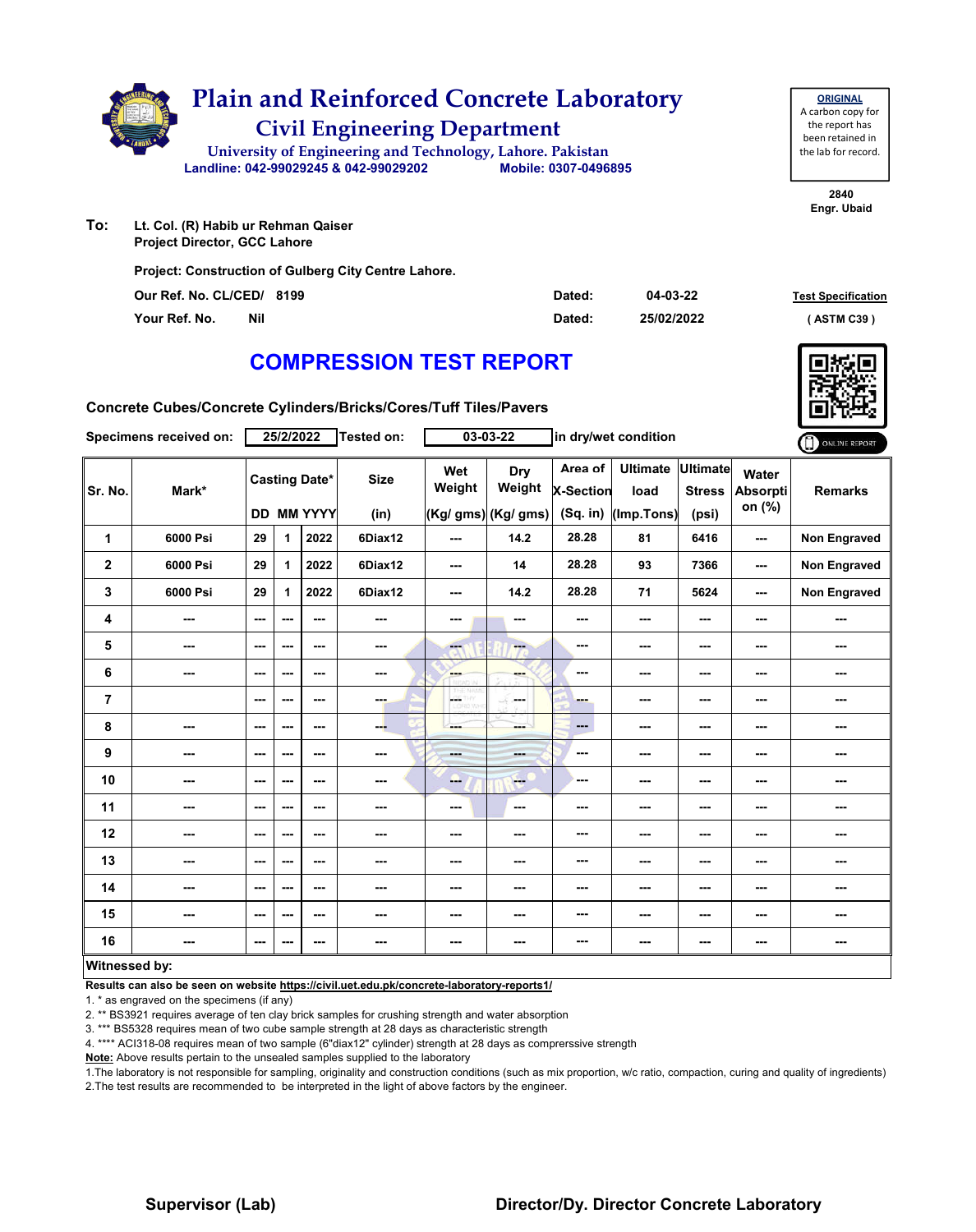|     | <b>Plain and Reinforced Concrete Laboratory</b><br><b>Civil Engineering Department</b><br>University of Engineering and Technology, Lahore. Pakistan<br>Landline: 042-99029245 & 042-99029202<br>Mobile: 0307-0496895 | <b>ORIGINAL</b><br>A carbon copy fo<br>the report has<br>been retained in<br>the lab for record |
|-----|-----------------------------------------------------------------------------------------------------------------------------------------------------------------------------------------------------------------------|-------------------------------------------------------------------------------------------------|
|     |                                                                                                                                                                                                                       | 2839<br>Dr. Umbreen                                                                             |
| To: | <b>Sub Divisional Officer</b><br><b>Buildings Sub Division Nankana Sahib</b>                                                                                                                                          |                                                                                                 |
|     | Project: Construction of 3 Nos Additional Class Rooms at Govt Boys Primary School Sheikh Da Kot Tehsil<br>& District Nankana Sahib.                                                                                   |                                                                                                 |

| Our Ref. No. CL/CED/ | 8200            | Dated: | 04-03-22  | <b>Test Specification</b> |
|----------------------|-----------------|--------|-----------|---------------------------|
| Your Ref. No.        | 793/SDO/BSD/NNS | Dated: | 20/2/2022 | ----                      |

# **COMPRESSION TEST REPORT**

**Concrete Cubes/Concrete Cylinders/Bricks/Cores/Tuff Tiles/Pavers**

| Specimens received on: |              | 25/02/2022 |      |                                           | Tested on:                  | 28/02/2022               |                                       | in dry/wet condition               |                                         |                        |                             | ONLINE REPORT  |
|------------------------|--------------|------------|------|-------------------------------------------|-----------------------------|--------------------------|---------------------------------------|------------------------------------|-----------------------------------------|------------------------|-----------------------------|----------------|
| Sr. No.                | Mark*        |            |      | <b>Casting Date*</b><br><b>DD MM YYYY</b> | <b>Size</b><br>(in)         | Wet<br>Weight            | Dry<br>Weight<br>$(Kg/gms)$ (Kg/ gms) | Area of<br>X-Section<br>$(Sq.$ in) | Ultimate Ultimate<br>load<br>(Imp.Tons) | <b>Stress</b><br>(psi) | Water<br>Absorpti<br>on (%) | <b>Remarks</b> |
| 1                      | <b>HNS</b>   | ---        |      | ---                                       | $8.8 \times 4.2 \times 3$   | $\overline{a}$           | 3025                                  | 36.96                              | 31                                      | 1879                   | $\sim$ $\sim$               | ---            |
| $\overline{2}$         | <b>HNS</b>   | ---        | ---  | ---                                       | $8.8 \times 4.3 \times 2.8$ | $\sim$ $\sim$            | 3035                                  | 37.84                              | 25                                      | 1480                   | ---                         | ---            |
| 3                      | <b>HNS</b>   | ---        | ---  | ---                                       | $8.7 \times 4.3 \times 3$   | $\overline{\phantom{a}}$ | 3060                                  | 37.41                              | 45                                      | 2694                   | $\sim$                      | ---            |
| 4                      | <b>BABUG</b> | ---        | $--$ | $\overline{\phantom{a}}$                  | 8.7 x 4.2 x 2.9             | $\sim$ $\sim$            | 3255                                  | 36.54                              | 46                                      | 2820                   | $\overline{\phantom{a}}$    | ---            |
| 5                      | <b>BABUG</b> | ---        | ---  | ---                                       | $8.9 \times 4.3 \times 2.9$ | m.                       | 3260                                  | 38.27                              | 33                                      | 1932                   | $\sim$                      | ---            |
| 6                      | <b>BABUG</b> | ---        | ---  | ---                                       | $8.7 \times 4.3 \times 2.9$ | <b>Albert</b>            | 3255                                  | 37.41                              | 45                                      | 2694                   | ---                         | ---            |
| 7                      | ---          | ---        | ---  | ---                                       | ---                         | CETHY<br>LORD WH         | an mar                                | -                                  | ---                                     | ---                    | ---                         | ---            |
| 8                      | ---          | ---        | ---  | ---                                       | ---                         | ---                      | ---                                   | $\qquad \qquad -$                  | ---                                     | ---                    | ---                         | ---            |
| 9                      | ---          | $--$       | ---  | ---                                       | ---                         | ---                      | ---                                   | $\overline{\phantom{a}}$           | ---                                     | ---                    | ---                         | ---            |
| 10                     | ---          | $- - -$    | ---  | ---                                       |                             | --                       | ---                                   | ---                                | ---                                     | ---                    | ---                         | ---            |
| 11                     | ---          | ---        | $--$ | ---                                       | ---                         | $\qquad \qquad \cdots$   | $\overline{\phantom{a}}$              | ---                                | ---                                     | ---                    | $\sim$                      | ---            |
| 12                     | ---          | ---        | ---  | ---                                       | ---                         | ---                      | ---                                   | ---                                | ---                                     | ---                    | ---                         | ---            |
| 13                     | ---          | ---        | ---  | ---                                       | ---                         | ---                      | ---                                   | ---                                | ---                                     | ---                    | ---                         | ---            |
| 14                     | ---          | ---        | ---  | ---                                       | ---                         | ---                      | ---                                   | ---                                | ---                                     | ---                    | ---                         | ---            |
| 15                     | ---          | ---        | ---  | $\overline{\phantom{a}}$                  | ---                         | ---                      | ---                                   | ---                                | ---                                     | ---                    | ---                         |                |
| 16                     |              | $--$       |      | ---                                       | ---                         | ---                      | ---                                   | ---                                | ---                                     | ---                    | ---                         | ---            |
| <b>Witnessed by:</b>   |              |            |      |                                           |                             |                          |                                       |                                    |                                         |                        |                             |                |

#### **Witnessed by:**

**Results can also be seen on website https://civil.uet.edu.pk/concrete-laboratory-reports1/**

1. \* as engraved on the specimens (if any)

2. \*\* BS3921 requires average of ten clay brick samples for crushing strength and water absorption

3. \*\*\* BS5328 requires mean of two cube sample strength at 28 days as characteristic strength

4. \*\*\*\* ACI318-08 requires mean of two sample (6"diax12" cylinder) strength at 28 days as comprerssive strength

**Note:** Above results pertain to the unsealed samples supplied to the laboratory

1.The laboratory is not responsible for sampling, originality and construction conditions (such as mix proportion, w/c ratio, compaction, curing and quality of ingredients) 2.The test results are recommended to be interpreted in the light of above factors by the engineer.



**ORIGINAL** y for has ed in cord.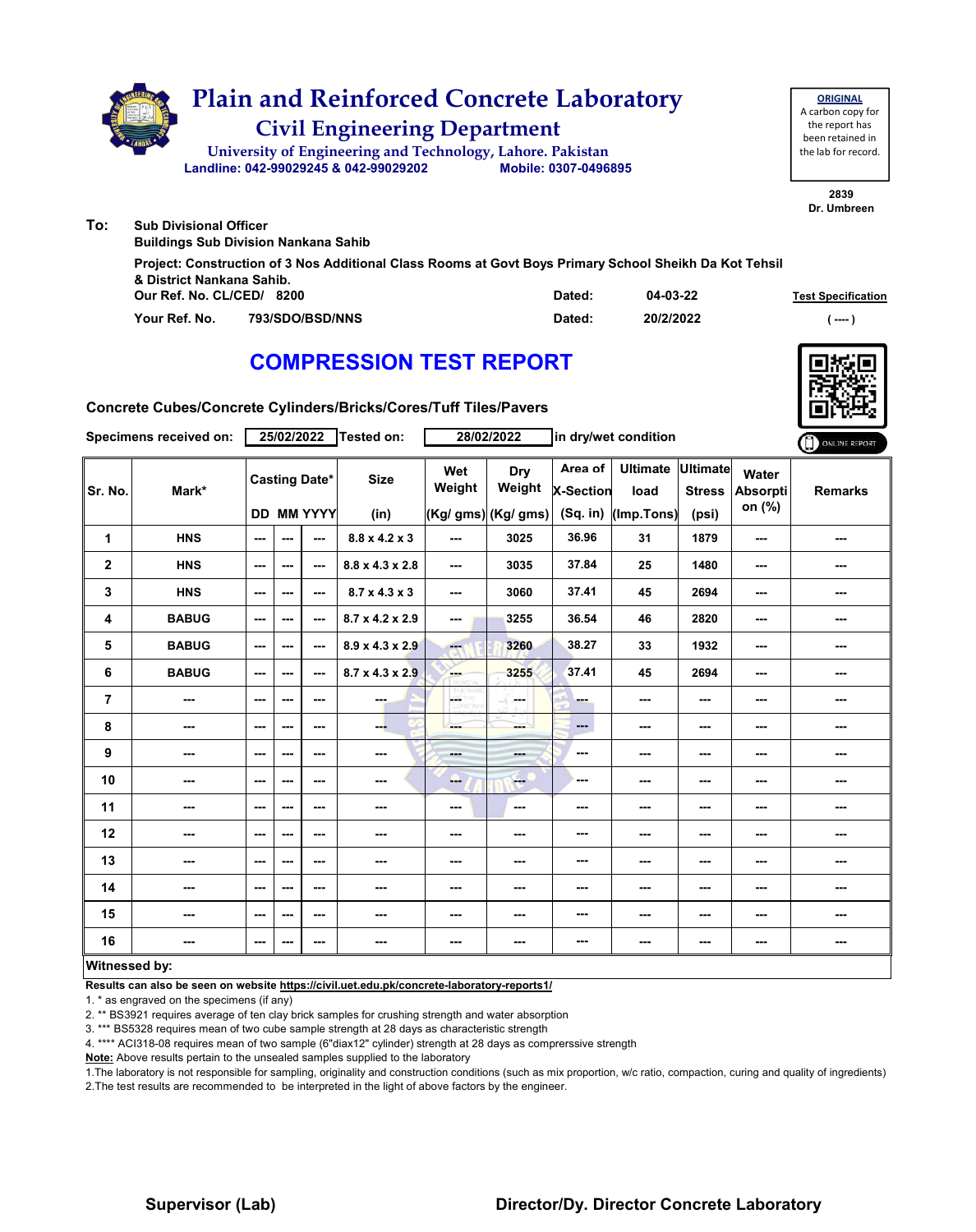|     | <b>Plain and Reinforced Concrete Laboratory</b><br><b>Civil Engineering Department</b><br>University of Engineering and Technology, Lahore. Pakistan<br>Mobile: 0307-0496895<br>Landline: 042-99029245 & 042-99029202 | <b>ORIGINAL</b><br>A carbon copy for<br>the report has<br>been retained in<br>the lab for record. |
|-----|-----------------------------------------------------------------------------------------------------------------------------------------------------------------------------------------------------------------------|---------------------------------------------------------------------------------------------------|
|     |                                                                                                                                                                                                                       | 2768<br>Engr. Ubaid                                                                               |
| To: | <b>Sub Divisional Officer</b><br><b>Buildings Sub Division No. 9 Lahore.</b>                                                                                                                                          |                                                                                                   |
|     | Project: "Master Planning of Qurban Lines, Lahore Phase-1" Construction of BS (18-19) Apartments at                                                                                                                   |                                                                                                   |

| Qurban Lines, Lahore.     |        |          |                           |  |  |
|---------------------------|--------|----------|---------------------------|--|--|
| Our Ref. No. CL/CED/ 8201 | Dated: | 04-03-22 | <b>Test Specification</b> |  |  |
| 96/9th<br>Your Ref. No.   | Dated: | 04-02-22 | (BS 3921**                |  |  |

# **COMPRESSION TEST REPORT**

**Concrete Cubes/Concrete Cylinders/Bricks/Cores/Tuff Tiles/Pavers**

| Specimens received on: |                          | 14/02/2022    |     |                                           | Tested on:                | $03 - 03 - 22$  |                                       | in dry/wet condition                    |                                       |                                           |                                    | ONLINE REPORT  |
|------------------------|--------------------------|---------------|-----|-------------------------------------------|---------------------------|-----------------|---------------------------------------|-----------------------------------------|---------------------------------------|-------------------------------------------|------------------------------------|----------------|
| Sr. No.                | Mark*                    |               |     | <b>Casting Date*</b><br><b>DD MM YYYY</b> | <b>Size</b><br>(in)       | Wet<br>Weight   | Dry<br>Weight<br>$(Kg/gms)$ (Kg/ gms) | Area of<br><b>X-Section</b><br>(Sq. in) | <b>Ultimate</b><br>load<br>(Imp.Tons) | <b>Ultimate</b><br><b>Stress</b><br>(psi) | Water<br><b>Absorpti</b><br>on (%) | <b>Remarks</b> |
| 1                      | <b>RA</b>                | ---           | --- | $\overline{a}$                            | $9 \times 4.3 \times 3.1$ | 3825            | 3295                                  | 38.7                                    | 28                                    | 1621                                      | 16.08                              | ---            |
| $\mathbf 2$            | <b>RA</b>                | $\sim$ $\sim$ | --- | $\sim$                                    | $9 \times 4.3 \times 3$   | 3900            | 3465                                  | 38.7                                    | 54                                    | 3126                                      | 12.55                              | ---            |
| 3                      | <b>RA</b>                | ---           | --- | ---                                       | $9 \times 4.4 \times 3$   | 3925            | 3430                                  | 39.6                                    | 40                                    | 2263                                      | 14.43                              | ---            |
| 4                      | <b>RA</b>                | $\sim$ $\sim$ | --- | ---                                       | $9 \times 4.5 \times 3.1$ | 3945            | 3470                                  | 40.5                                    | 26                                    | 1438                                      | 13.69                              | ---            |
| 5                      | <b>RA</b>                | ---           | --- | ---                                       | $8.9 \times 4.3 \times 3$ | 3865            | 3385                                  | 38.27                                   | 54                                    | 3161                                      | 14.18                              | ---            |
| 6                      | <b>RA</b>                | $--$          | --- | ---                                       | $8.8 \times 4.3 \times 3$ | 4015            | 3520                                  | 37.84                                   | 45                                    | 2664                                      | 14.06                              | ---            |
| $\overline{7}$         | ---                      | ---           | --- | $--$                                      | ---                       | CETHY<br>LORD V | ---                                   | ---                                     | ---                                   | ---                                       | ---                                |                |
| 8                      | ---                      | $- - -$       | --- | ---                                       | --                        | ---             | ---                                   | $\qquad \qquad -$                       | ---                                   | $--$                                      | ---                                | ---            |
| 9                      | ---                      | $--$          | --- | ---                                       | $\cdots$                  | <b>Basic</b>    | ---                                   | ---                                     | ---                                   | ---                                       | ---                                | ---            |
| 10                     | ---                      | $--$          | --- | $--$                                      | ---                       | --              | $\frac{1}{2}$                         | ---                                     | ---                                   | ---                                       | ---                                | ---            |
| 11                     | ---                      | ---           | --- | ---                                       | ---                       | ---             | ---                                   | ---                                     | ---                                   | $--$                                      | ---                                | ---            |
| 12                     | $\overline{\phantom{a}}$ | $--$          | --- | ---                                       | $\sim$                    | ---             | ---                                   | ---                                     | ---                                   | ---                                       | ---                                | ---            |
| 13                     | ---                      | ---           | --- | ---                                       | ---                       | ---             | ---                                   | ---                                     | ---                                   | ---                                       | ---                                | ---            |
| 14                     | ---                      | ---           | --- | ---                                       | ---                       | ---             | ---                                   | ---                                     | ---                                   | ---                                       | ---                                | ---            |
| 15                     | ---                      | ---           | --- | ---                                       | ---                       | ---             | ---                                   | ---                                     | ---                                   | ---                                       | ---                                | ---            |
| 16                     | ---                      | ---           | --- | $\overline{\phantom{a}}$                  | $\sim$                    | ---             | ---                                   | ---                                     | ---                                   | ---                                       | ---                                | ---            |
| <b>Witnessed by:</b>   |                          |               |     |                                           |                           |                 |                                       |                                         |                                       |                                           |                                    |                |

#### **Witnessed by:**

**Results can also be seen on website https://civil.uet.edu.pk/concrete-laboratory-reports1/**

1. \* as engraved on the specimens (if any)

2. \*\* BS3921 requires average of ten clay brick samples for crushing strength and water absorption

3. \*\*\* BS5328 requires mean of two cube sample strength at 28 days as characteristic strength

4. \*\*\*\* ACI318-08 requires mean of two sample (6"diax12" cylinder) strength at 28 days as comprerssive strength

**Note:** Above results pertain to the unsealed samples supplied to the laboratory